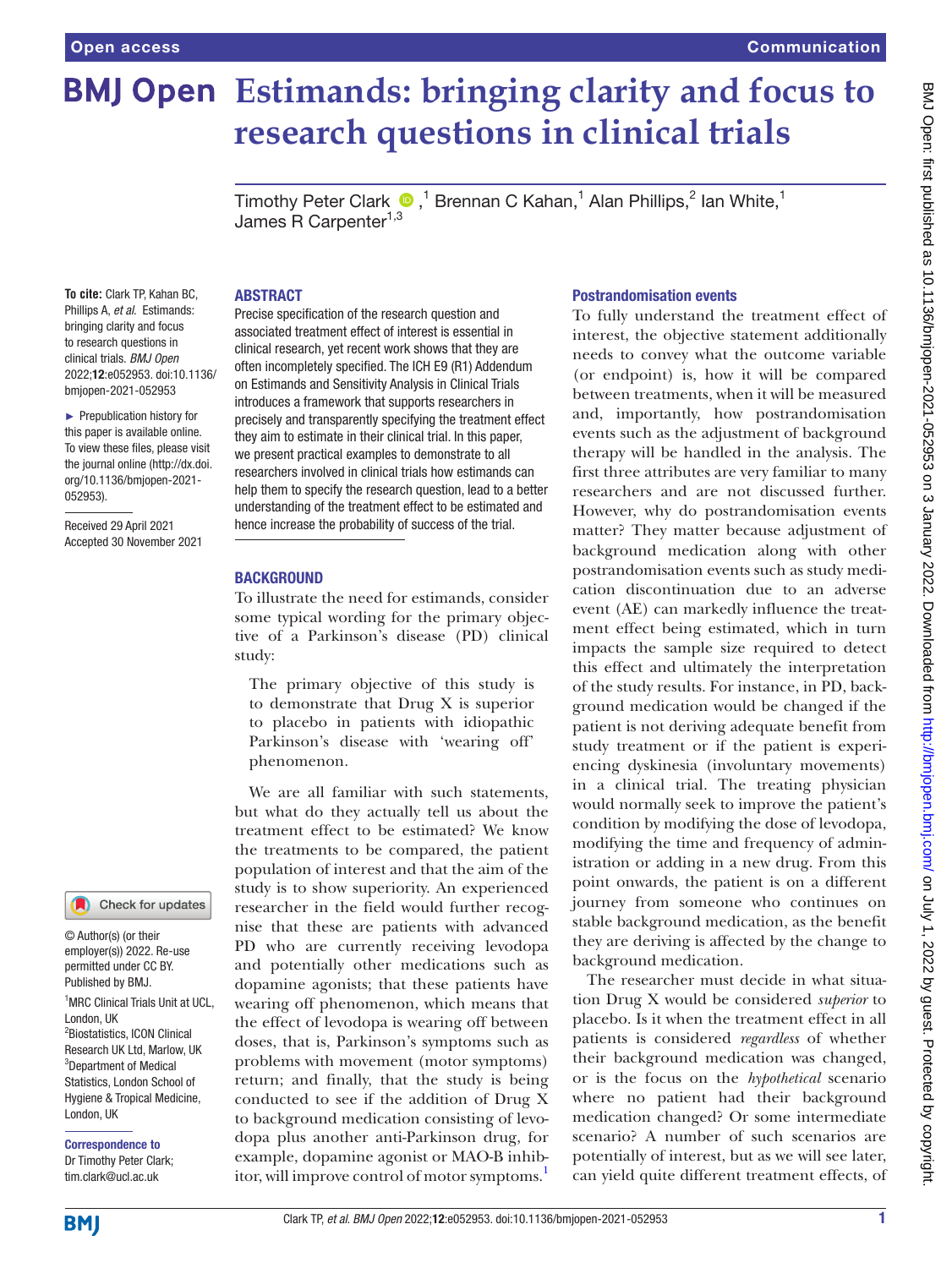### Box 1 Estimands in a nutshell

- <span id="page-1-0"></span>► Defining an estimand entails specifying five attributes: treatment condition(s), population, outcome, population-level summary and postrandomisation events. In particular it requires careful specification of how postrandomisation events such as treatment modification/discontinuation or use of rescue medication are to be handled.
- The ICH E9 (R1) addendum suggests five strategies to address postrandomisation events:
	- *Treatment policy strategy*: regardless of any postrandomisation events, the treatment effect is described from the final outcome measure in all patients. Note that this approach cannot be used for truncated events, for example, where a variable cannot be measured due to death.
	- *Hypothetical strategy*: the treatment effect under a scenario where the postrandomisation event(s) did not occur.
	- *Composite strategy*: postrandomisation events are incorporated into the outcome definition, for instance, rescued patients are classed as a non-responder for a binary responder/nonresponder outcome.
	- *While on treatment strategy*: response to treatment before occurrence of postrandomisation event(s) is of interest.
	- *Principal stratum*: the treatment effect in the 'principal stratum' of interest (eg, the population of patients who would not need rescue).
- ► Of course, as recognised by ICH E9 (R1), we may well wish to handle different postrandomisation events by different strategies within a study, for example, different strategies for treatment discontinuation due to AE versus lack of efficacy.

differing variability, and hence impact power and sample size. Hence, the importance of clearly specifying the primary clinical question and treatment effect of interest in the protocol, which is where the estimand framework is invaluable.

### The estimand framework

The ICH E9 (R1) Addendum on Estimands and Sensitivity Analysis in Clinical Trials describes a systematic approach to thinking through the trial objectives to ensure that the study goals are both precise and transparent and that the proposed design and analysis is aligned with them.<sup>23</sup> The addendum reinforces the importance of a priori defining the *estimand* of interest. This is a precise definition of the treatment effect we would like to estimate: a key part of this definition includes specifying how postrandomisation events (referred to as *intercurrent* events in the guideline) are handled. Based on the chosen estimand, a suitable trial design and analytical approach is chosen to ensure the trial can address the study objectives. The key aspects of the estimand framework and a schematic for common strategies for handling post-randomisation events are given in [box](#page-1-0) 1.

As the ICH E9 (R1) guidance has been discussed in detail elsewhere, $4\frac{4-12}{2}$  our focus is on explaining—through contrasting examples—how researchers can effectively use estimands in their trial planning, design and analysis process to ensure clinical questions are precisely specified and the chance of a successful trial is maximised. In so

doing, we hope to convert readers from estimand sceptics to enthusiasts.

We continue with the PD example to illustrate the lack of transparency in current study designs, and how the estimand framework can resolve this. We will explain through a second example in advanced cancer how the estimand framework can be applied in practice.

#### EXAMPLE IN ADVANCED PD

To demonstrate the importance of clearly defining a priori *what* the research question is, we use information from two typical phase III trials in patients with idiopathic PD with 'wearing off' phenomenon.<sup>1314</sup> Both studies have similar design.

During the trial patients receive either experimental or placebo treatment in addition to background therapy. A short titration/adjustment phase is followed by a maintenance phase, during which study treatment is kept stable. The primary efficacy endpoint is the change from baseline to end of double-blind maintenance phase in absolute OFF-time. OFF periods are where PD symptoms (eg, tremor, slowness, stiffness, walking/balance problems) reappear or worsen. The most common postrandomisation event here is adjustment of background medication to control PD symptoms or to manage dyskinesia, a complication of long-term levodopa use.

### What is the estimand?

Neither of the phase III trials in patients with idiopathic PD defined an estimand using ICH E9 (R1) terminology, so we first translated the available information into estimand attributes using the approach proposed by Mitroiu *et al* (which involved a degree of subjective judgement)[.15](#page-6-4) The primary analysis was performed on what was described as the intention-to-treat (ITT) population, which consisted of all patients who received one dose of medication and had one post baseline OFF-time efficacy outcome assessment during the maintenance phase. To illustrate how estimands work in practice, it will be assumed that endpoints after the first postrandomisation event of change in background medication were not collected, and were instead replaced by the 'last available outcome measure' prior to the change in background medication (ie, last observation carried forward (LOCF)). This approach to the change in background medication and discontinuation of patients is deployed in many PD studies, although it is not explicitly clear that the approach was used in either of the phase III trials.<sup>1314</sup>

The description of ITT in many PD trials usually implies that the treatment effect to be estimated will correspond to the use of the treatment as introduced into routine clinical practice (ie, the effect of a treatment policy). However, many PD trials actually estimate quite a different treatment effect, which on first glance is not readily apparent:

1. Contrary to the classic definition of ITT, patients who did not receive any study drug are excluded from the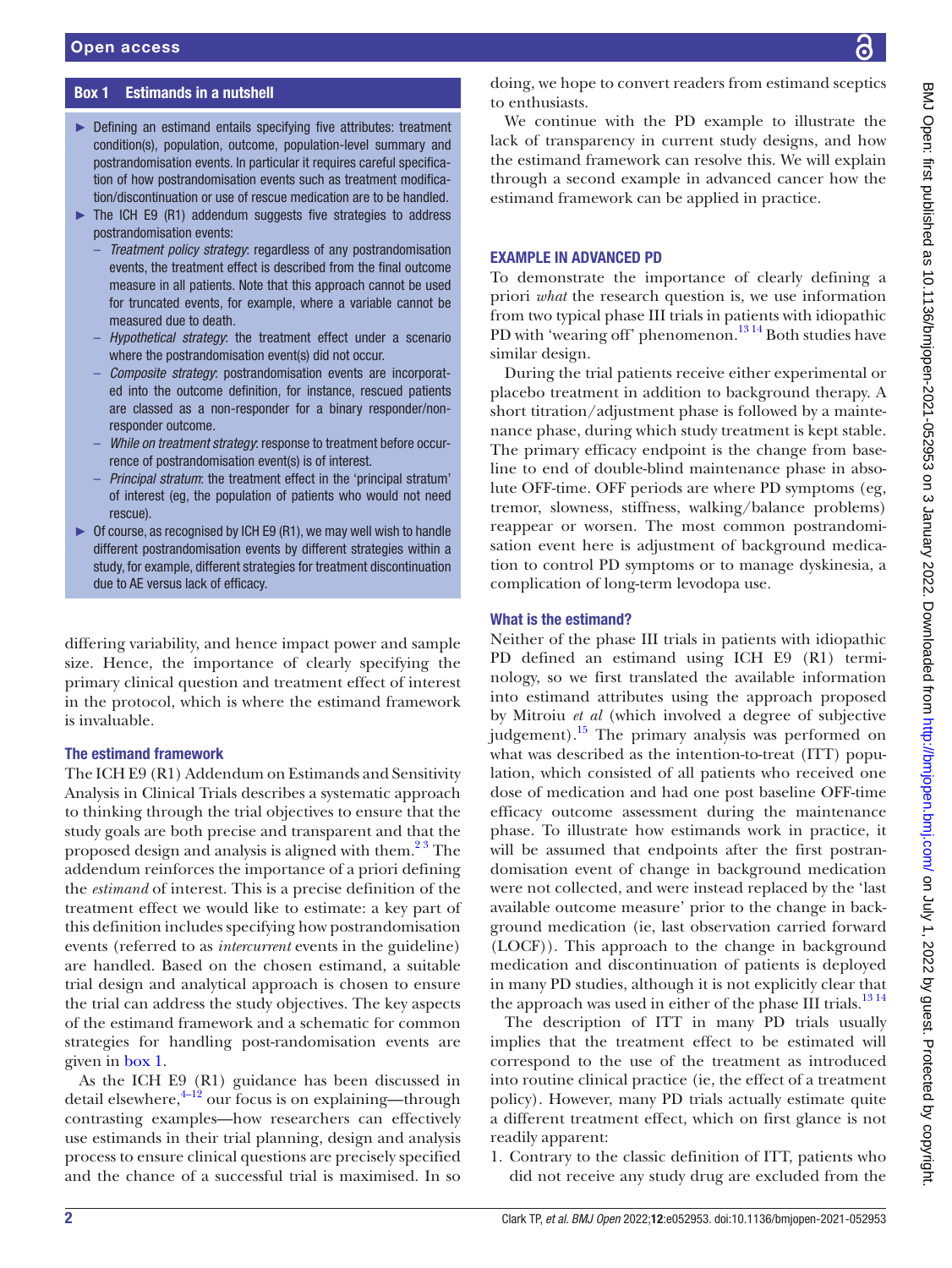analysis, implying the intended treatment effect is either hypothetical (the effect if all patients *had* received study drug) or principal stratum (the effect in the subset of patients who *would* have received study drug under either treatment), though it is not clear from the description which of these the investigators are interested in.

2. Outcome data after the patient had their background medication adjusted is often set to missing and replaced using LOCF. This implies a hypothetical treatment effect (the treatment effect if adjustment of background medication had not occurred).

In passing, note that we distinguish the estimand from the analysis method used to handle missing data (which should be consistent with the estimand). The estimand enables the researcher to determine what data they need to collect. If this data cannot be collected for whatever reason, then this is a missing data problem to be addressed in the statistical analysis, consistent with the estimand. In this case, using LOCF to impute outcome data after the post-randomisation event is not consistent with the ITT estimand.

In summary, a careful examination of PD trials shows that the treatment effect to be estimated is not precisely and transparently defined. Without this being stated it is not viable to assess whether their design and analysis are appropriate. The studies are often not able (without bringing in untestable assumptions) to obtain a goal of estimating the ITT effect, if this was indeed the intention. The advantage of connecting the study objectives to the estimand upfront in the protocol removes uncertainty about the nature of the treatment effect being estimated, but also focusses attention early in the planning process how to handle postrandomisation events and what consequences this has for study design, conduct and interpretation.

### An alternative estimand

Using the ICH E9 (R1) estimands framework [\(table](#page-2-0) 1), we can define a treatment policy estimand, which more closely aligns with the ITT treatment effect, and which

requires much weaker assumptions for estimation. Under this treatment policy estimand, OFF-times should be collected on patients after the occurrence of the postrandomisation event, and all data from all patients should be included in the analysis. [Table](#page-2-0) 1 presents the assumptions of this revised treatment policy estimand, together with the typical estimand for PD trials.

### The two estimands compared

Using the information from the phase III trials, we simulated OFF-times to resemble typical studies for PD. To mimic the treatment policy strategy, we assumed that patients with OFF-times above the 90th percentile were poor responders and would have their background medication changed, after which their OFF-times would improve. All OFF-times above the 90th percentile were replaced with randomly selected values from a normal distribution reflecting a treatment from which the patient was likely to derive benefit.

Five hundred patients were randomised in the simulation to experimental or placebo treatment. Thirty-nine patients in the placebo and 11 patients in the experimental arm required change of background medication, because their OFF-time went above the 90th percentile. The [table](#page-3-0) 2 below shows the results of the simulation.

[Table](#page-3-0) 2 shows the treatment effect for the treatment policy estimand  $(-0.87$   $(-1.11$  to  $-0.64)$ ) is markedly smaller than for the typical PD trial estimand (-1.14  $(-1.43 \text{ to } -0.86)$ , although both are statistically significant (p<0.001). Under treatment policy more placebo (39) than experimental (11) patients benefited from adjustment of background medication. Thus, the treatment effect being estimated changes from one strictly comparing the experimental treatment against placebo with no change to background medication in either group to one including changes to background medication in either group (realising that changes may be more common in the less effective group). Subsequently the

<span id="page-2-0"></span>

| Two estimand strategies for PD trials<br>Table 1 |                                                                                                                                                                                                     |                                                                                                                                                                                       |  |  |  |  |
|--------------------------------------------------|-----------------------------------------------------------------------------------------------------------------------------------------------------------------------------------------------------|---------------------------------------------------------------------------------------------------------------------------------------------------------------------------------------|--|--|--|--|
| <b>Attribute</b>                                 | <b>Typical PD trial estimand</b>                                                                                                                                                                    | Alternative treatment policy estimand                                                                                                                                                 |  |  |  |  |
| <b>Treatment</b>                                 | Experimental treatment or placebo added to<br>background therapy with adjustment of the<br>background medication permitted during the first<br>titration period, but not thereafter                 | Experimental treatment or placebo added to<br>background therapy, dosed as required, and<br>alternative medication, dosed as required                                                 |  |  |  |  |
| Population                                       | Idiopathic PD with 'wearing off' phenomenon                                                                                                                                                         | Idiopathic PD with 'wearing off' phenomenon                                                                                                                                           |  |  |  |  |
| Outcome                                          | Change from baseline in absolute OFF-time up to the<br>end of maintenance phase                                                                                                                     | Change from baseline in absolute OFF-time up to<br>the end of maintenance phase                                                                                                       |  |  |  |  |
| Population-level summary                         | Mean difference                                                                                                                                                                                     | Mean difference                                                                                                                                                                       |  |  |  |  |
| Postrandomisation event                          | Adjustment of PD medication during the maintenance<br>period<br>Hypothetical strategy; that is, the treatment effect<br>in the hypothetical case where adjustment to PD<br>medication did not occur | Adjustment of PD medication during the<br>maintenance period<br>Treatment policy strategy where data after the<br>post randomisation events is collected and used<br>in the analysis. |  |  |  |  |
| PD. Parkinson's disease.                         |                                                                                                                                                                                                     |                                                                                                                                                                                       |  |  |  |  |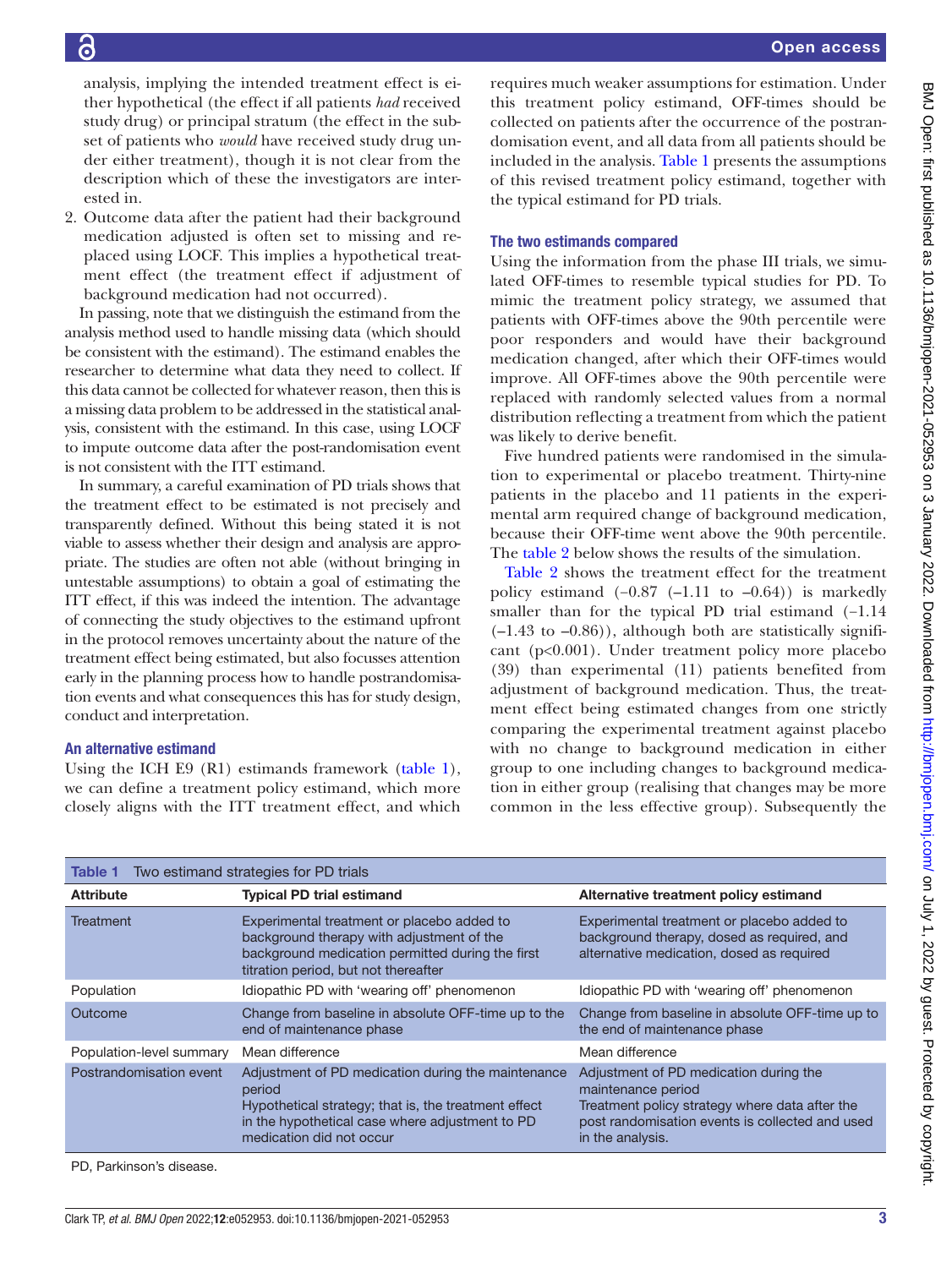<span id="page-3-0"></span>

|                                             | <b>Typical PD trial estimand</b> |                     | Alternative treatment policy estimand |                     |
|---------------------------------------------|----------------------------------|---------------------|---------------------------------------|---------------------|
|                                             | <b>PBO</b>                       | <b>Experimental</b> | <b>PBO</b>                            | <b>Experimental</b> |
| Primary endpoint<br>OFF-time (hours), n     | 250                              | 250                 | 250                                   | 250                 |
| Mean (SE)                                   | 5.28<br>(0.10)                   | 4.14<br>(0.10)      | 4.90<br>(0.08)                        | 4.03<br>(0.08)      |
| Mean difference (SE)<br>experimental vs PBO | $-1.14$<br>(0.14)                |                     | $-0.87$<br>(0.12)                     |                     |
| 95% CI                                      | $(-1.43 \text{ to } -0.86)$      |                     | $(-1.11$ to $-0.64)$                  |                     |
| P value                                     | < 0.001                          |                     | < 0.001                               |                     |

original analysis therefore gives an inflated answer to the treatment policy question.

## WHICH STRATEGY FOR POSTRANDOMISATION EVENTS SHOULD BE CHOSEN?

The strategy depends on the main clinical question of interest. Do we want the best estimate of the effect of experimental treatment, uninfluenced by changes to background medication? This is reasonable, but should not be confused with the treatment policy question. Since typically more patients on the placebo arm are likely to require a change to background medication, for the treatment policy question the comparator is not 'placebo', but a mixture of placebo and change in background medication. Or we may be more interested in something else? Stakeholders will have different views. What is clearly important is that the researcher describes the treatment effect(s) they wish to estimate in a clear and transparent way in protocols and trial reports, in particular ensuring that postrandomisation events are handled consistently with this. Then stakeholders can easily and reliably interpret the trial's findings—the ultimate goal of using the estimands framework.

We now review a number of strategies described in the ICH E9 (R1) estimands framework using the PD example.

# Treatment policy

Under treatment policy, the objective is to determine the effectiveness of Drug X when used as part of an existing treatment algorithm. In this respect it can be seen as pragmatic, as we are comparing treatments under the conditions in which they would be used in practice. $16 \frac{16}{7}$  For instance, in the Parkinson's example, this would mean allowing clinicians to change background therapy during the study. Treatment would be specified as Drug X added to background therapy Y, dosed as required, and with additional medication, as required.

The main implication of this approach for the trial's design and conduct is that all postrandomisation data are collected, which are subsequently used in the statistical analysis. That is, all patients need to be followed up for outcome regardless of postrandomisation events. The

other main implication is that the treatment effect may be smaller due to the occurrence of postrandomisation events, which may increase the required sample size. In the case of the PD example, the reason for this is the comparator arm is not a true placebo but placebo plus change in background medication for those patients who do not perform well.

## Hypothetical situation where postrandomisation event does not occur

The clinical question of interest is, what is the effect of Drug X where adjustment to background medication does not occur, regardless of any deterioration of the patient. This is akin to an explanatory trial, that is, a clinical study undertaken in an idealised setting.<sup>16 17</sup> This strategy seems to be favoured by regulatory agencies in studies with PD, as they want to distinguish between the effect of Drug X and an increased efficacy due to adjust-ment of levodopa.<sup>[18](#page-6-6)</sup>

The analysis methods aligned to this estimand though often require strong assumptions about what would have happened if patients had actually continued treatment uninterrupted. Such assumptions are often unverifiable. For instance, in the PD example, the assumption was that the OFF-time would remain unchanged until the end of the observation period, which is very unlikely. Although this approach is still accepted by regulatory agencies in some clinical settings, it remains controversial.<sup>1</sup>

# Other approaches?

One other possibility is the composite outcome strategy, which involves redefining the outcome to include the postrandomisation event as part of the outcome. For instance, an OFF-time responder endpoint could be defined, for example, 1hour or more reduction in absolute OFF-time from baseline to endpoint. Patients whose background medication changed could be classified as non-responders.

Including the postrandomisation event in the outcome definition greatly simplifies matters. However, changing from a continuous measure (change in OFF-time) to a binary measure (reduction in OFF-time of 1hour from baseline) alters the study question being addressed, and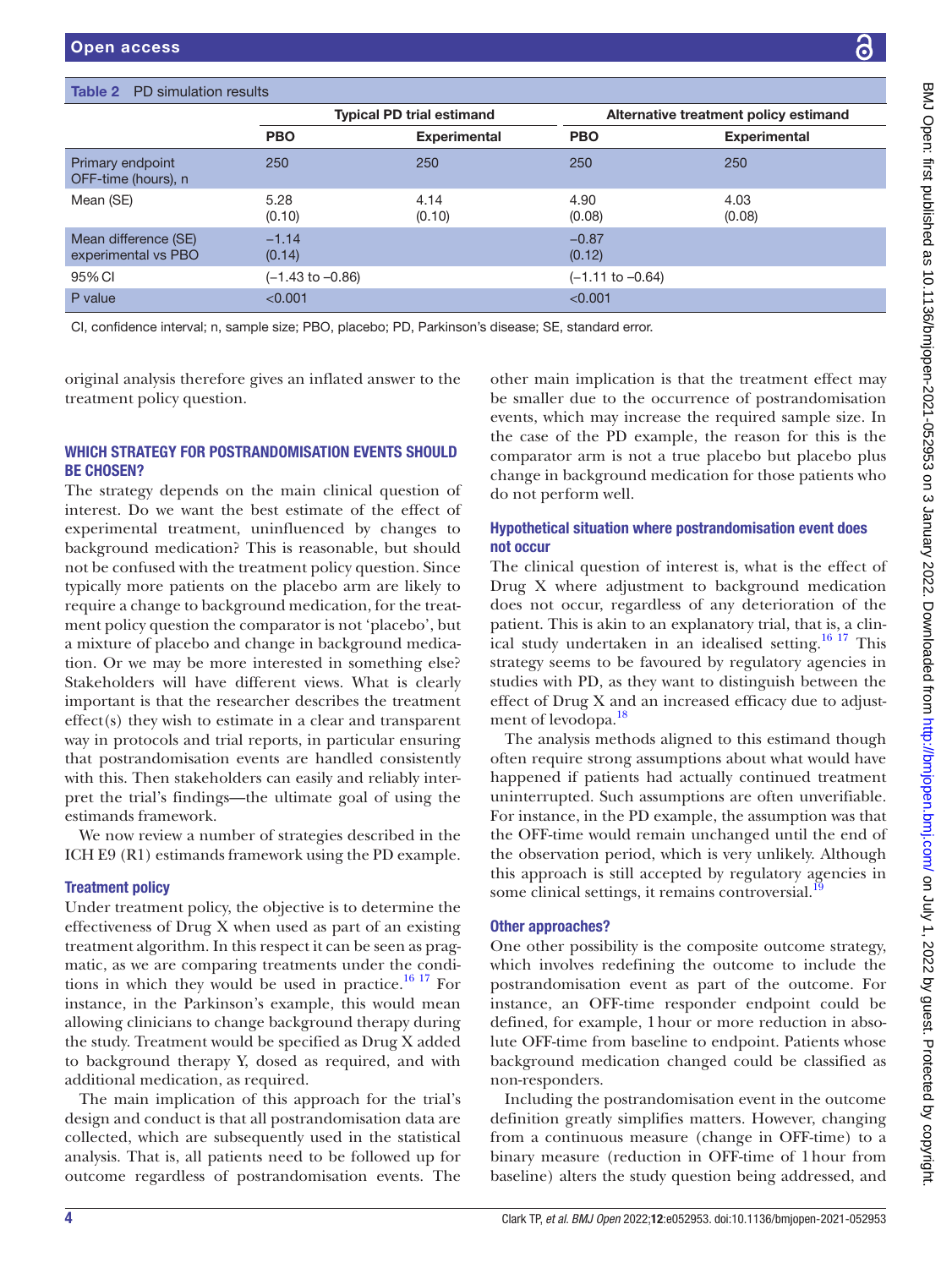will increase the sample size required to address the question. Further, it is critical to precisely define 'nonresponder' so that we do not fundamentally change the clinical question we are asking, even though the treatment effect of interest does change; for instance, if 'nonresponder' is broadly defined then this would include symptom control and tolerability as well as changes to background medication. Hence, instead of looking solely at the effect of treatment on symptom control, we could also be looking at symptom control and comparative tolerability. Again, if this is the clinical question of interest, then it is fine, though that would require careful consideration by relevant stakeholders. Critically, it is essential that the target of estimation for a particular trial objective aligns with a relevant clinical research question and that this is clearly defined so that stakeholders can judge its merits: a useful composite must have clear clinical relevance.

### REAL-LIFE SETTING

The above example has been kept simple to illustrate the basic concept of estimands. However, in real life more than one type of postrandomisation event will occur in a study, for example, use of rescue medication, change of background medication, switching from placebo to experimental, study drug discontinuation due to an AE, and so on.

In PD, background therapy can be changed for many reasons, most commonly motor fluctuations (wearing off) and motor complications (dyskinesia). Should we use the same or different strategies to deal with these events? In the first case background medication is adjusted to manage symptoms of the disease, which we are measuring with our outcome variable. In the second case, it is adjusted to manage an AE. We could therefore envisage a hypothetical strategy for motor fluctuations and a treatment policy strategy for motor complications.

Sometimes it may be useful to define multiple estimands within a clinical trial, if different treatment effects are of interest. If so, then researchers must specify, which estimand is the primary and which are secondary.

### CASE STUDY: TRIAL IN ADVANCED CANCER

To illustrate the application of the estimand framework in practice, consider a typical trial in advanced cancer.

### Study objective

In many oncology studies, the protocol has a vague objectives statement such as 'The primary objective of the study is to compare overall survival of subjects treated with experimental therapy relative to those treated with protocol-specific physician's choice'. However, what does this mean in terms of the treatment effect to be estimated?

### Outline study design

Patients are typically randomised to receive experimental therapy plus standard of care or placebo plus standard of care. A common design choice includes allowing placebo patients switching to experimental therapy after disease progression, even though this would not typically occur in practice. In reality patients would switch to another therapy, whenever possible. In the trial setting, patients are then followed up until death or some prespecified time when a predetermined number of deaths have occurred.

### TransCelerate protocol template

TransCelerate BioPharma is an organisation with a mission to drive the efficient, effective and high-quality delivery of new medicines. One area of focus was the development of a standard template for protocols, which included estimands. $^{20}$  In order to precisely understand the treatment effect being estimated we propose that the TransCelerate protocol template pertaining to estimands is adopted.

For simplicity, it has been assumed that there is a single postrandomisation event of switching to experimental treatment after disease progression. Post switching data are typically collected and included in the analysis as per the treatment policy strategy, but what does this mean in terms of the treatment effect being estimated and can causal effects be determined? After switching, placebo patients can be assigned to experimental therapy at the discretion of the local investigator, so the treatment effect

<span id="page-4-0"></span>

| TransCelerate estimand template<br>Table 3                                                                                                                                                       |                                                                                                                                                                                                                                                                                                                                                                                          |                                                                                                                                                                                                                                                                                                                                                                                                             |  |  |  |  |
|--------------------------------------------------------------------------------------------------------------------------------------------------------------------------------------------------|------------------------------------------------------------------------------------------------------------------------------------------------------------------------------------------------------------------------------------------------------------------------------------------------------------------------------------------------------------------------------------------|-------------------------------------------------------------------------------------------------------------------------------------------------------------------------------------------------------------------------------------------------------------------------------------------------------------------------------------------------------------------------------------------------------------|--|--|--|--|
| <b>Objective</b>                                                                                                                                                                                 | <b>Treatment policy estimand</b>                                                                                                                                                                                                                                                                                                                                                         | Alternative hypothetical estimand                                                                                                                                                                                                                                                                                                                                                                           |  |  |  |  |
| Primary                                                                                                                                                                                          |                                                                                                                                                                                                                                                                                                                                                                                          |                                                                                                                                                                                                                                                                                                                                                                                                             |  |  |  |  |
| The primary objective of the study is<br>to compare overall survival of subjects<br>treated with experimental therapy<br>relative to those treated with protocol-<br>specific physician's choice | Treatment: Experimental/<br>Placebo+Experimental on progression at<br>discretion of local investigator<br>Population: 'Advanced cancer'<br>Variable: Time to death<br>Population summary level: HR<br><b>Post Randomisation Event</b><br>$\blacktriangleright$ Treatment switching for patients who<br>progress in the control group, to be<br>handled using a treatment policy strategy | Treatment: Experimental/Placebo<br>Population: 'Advanced cancer'<br>Variable: Time to death<br>Population summary level: HR<br><b>Post Randomisation Fvent</b><br>$\blacktriangleright$ Treatment switching for patients who<br>progress in the control group to be<br>handled by a hypothetical strategy (ie,<br>the treatment effect if participants did not<br>switch to experimental after progression) |  |  |  |  |
| HR, hazard ratio.                                                                                                                                                                                |                                                                                                                                                                                                                                                                                                                                                                                          |                                                                                                                                                                                                                                                                                                                                                                                                             |  |  |  |  |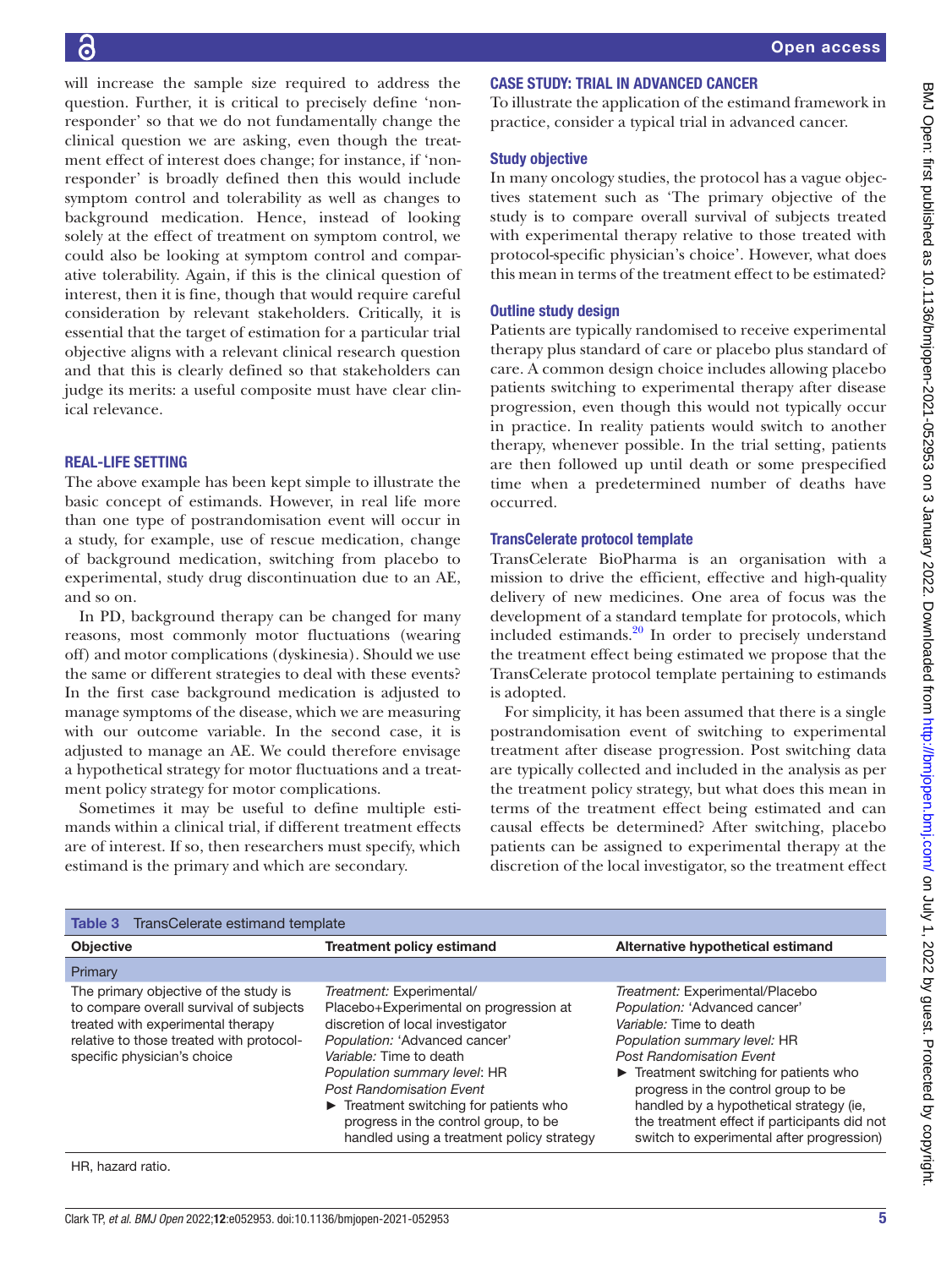

<span id="page-5-0"></span>

being estimated equates to experimental therapy versus placebo combined with experimental therapy for many patients.

An alternative approach which leads to a more direct causal effect would be to consider a hypothetical strategy for the postrandomisation event of switching. [Table](#page-4-0) 3 below summarises the treatment policy and the alternative hypothetical estimand.

The alternative estimation method of analysis aligned to the hypothetical estimand is inverse probability of censoring weighting  $(IPCW)$ .<sup>21</sup> IPCW allows us to assess the clinical benefit of the experimental arm compared with the control, by recreating an unbiased scenario where no placebo patient switched to experimental treatment.<sup>22</sup>

### What is the impact?

To illustrate the different estimands under consideration, data were generated to resemble a trial comparing an experimental anticancer treatment with placebo in advanced cancer akin to Latimer *et al*. [23](#page-6-11) The data comprised the randomised group, time of switching, time of event/censoring and event indicator. Two-hundred and twenty-three patients were randomised (115 to experimental, 108 to placebo) with 49 switching from placebo to experimental treatment. The results [\(figure](#page-5-0) 1) show that the treatment policy and hypothetical survival curves are very similar for the first 3 months and then diverge,

# <span id="page-5-1"></span> $Table 4$  Oncology study results

with the hypothetical curve showing greater benefit. As a result, the estimated hazard ratio (HR) changes from 0.79 for the treatment policy estimand to 0.62 for the hypothetical estimand [\(table](#page-5-1) 4). The hypothetical estimand is statistically significant whereas the treatment policy estimand is not. This likely reflects the fact that a high proportion of placebo patients switched to experimental treatment (49/108 [(45%)).

### WHICH STRATEGY SHOULD BE CHOSEN?

The actual estimand of interest varies by stakeholder. It can be argued that the hypothetical strategy provides a better causal estimate of the treatment effect. However, this estimate does depend on the methodology used and the underlying untestable assumptions. For instance, IPCW requires measurement of prognostic factors that predict treatment switching and can be prone to error when switching proportions are high. $^{22}$  The treatment policy strategy on the other hand has the advantage of including follow-up data on all patients in the analysis, which may be more directly relevant to patients although interpretation of this comparison depends on how closely study treatment reflects clinical practice.<sup>[24](#page-6-12)</sup> Furthermore, a high switching proportion reduces the effect size, meaning a larger sample size may be needed under the treatment policy strategy.

Regardless of the strategy used, it is imperative to a priori precisely and transparently define the treatment effect to be estimated via estimands. The TransCelerate protocol template approach now includes the estimand attributes, which has resulted in greater transparency and clarity regarding study objectives. As illustrated, clinical trial results can be simulated to illustrate the impact of the different options for post randomisation events to stakeholders.

### **DISCUSSION**

The examples presented—although relatively straightforward—demonstrate that both (1) using the estimands framework brings much-needed clarity and transparency to the design and analysis of clinical trials, and (2) the choice of estimand has a clinically relevant impact on the trial results. Using estimands results in clearer answers to well specified questions, and so in turn improves regulatory and clinical

| <b>IdDIC 4</b> UILORY SLUUY IBSUILS        |                                  |                     |                              |                     |  |  |
|--------------------------------------------|----------------------------------|---------------------|------------------------------|---------------------|--|--|
|                                            | <b>Treatment policy estimand</b> |                     | <b>Hypothetical estimand</b> |                     |  |  |
|                                            | <b>Placebo</b>                   | <b>Experimental</b> | <b>Placebo</b>               | <b>Experimental</b> |  |  |
| Number of patients                         | 115                              | 108                 | 115                          | 108                 |  |  |
| Number who switch                          | 49                               |                     | 49                           |                     |  |  |
| <b>HR</b>                                  | 0.79                             |                     | 0.62                         |                     |  |  |
| 95% CI                                     | $(0.60 \text{ to } 1.04)$        |                     | $(0.43 \text{ to } 0.88)$    |                     |  |  |
| P value                                    | >0.05                            |                     | < 0.05                       |                     |  |  |
| CI, confidence interval; HR, hazard ratio. |                                  |                     |                              |                     |  |  |